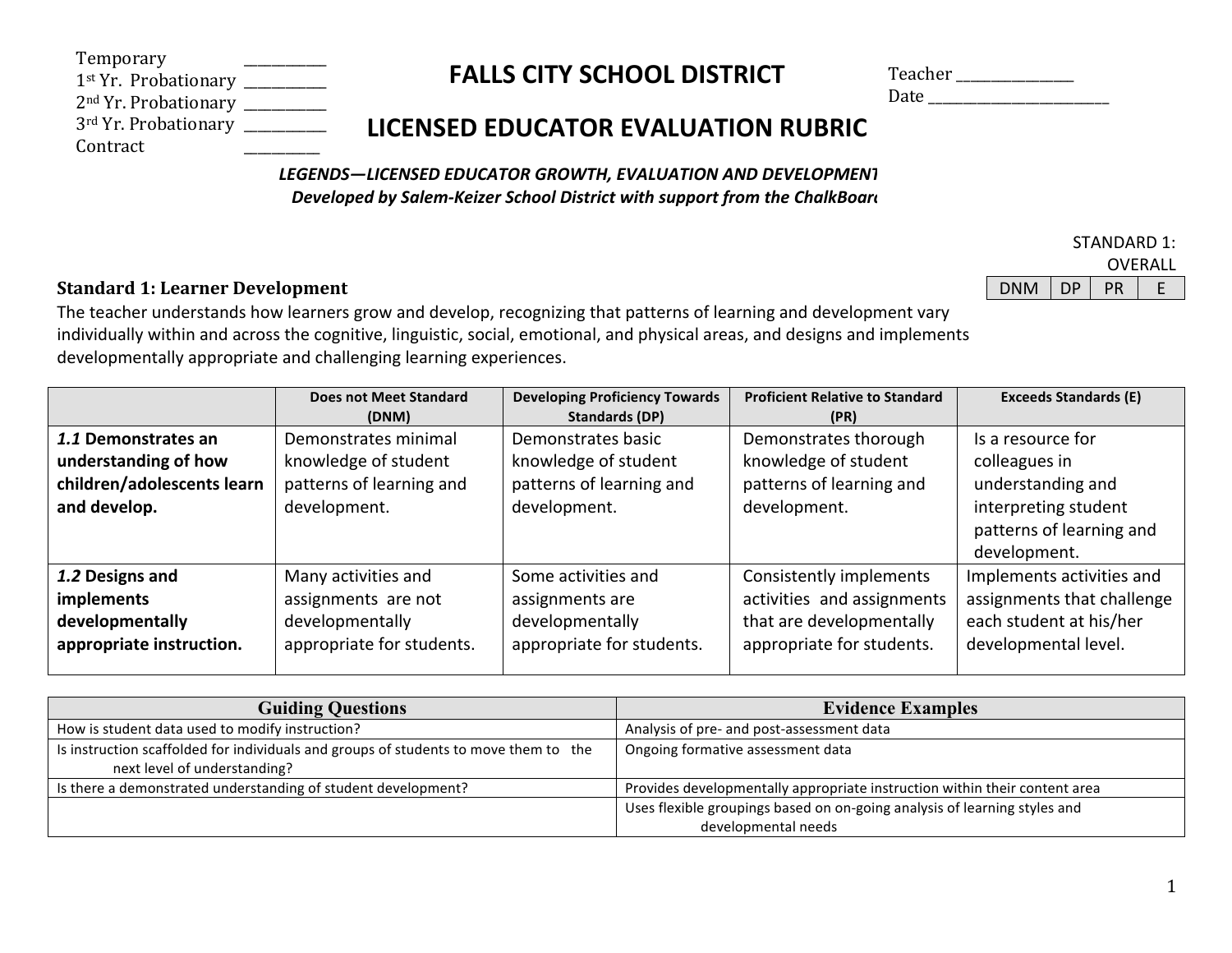| STANDARD 2: OVERALL |  |  |  |  |
|---------------------|--|--|--|--|
| DNM DP              |  |  |  |  |

## **Standard 2: Learning Differences** Demonstration of the extension of the extension of  $\Box$

The teacher uses understanding of individual differences and diverse cultures and communities to ensure inclusive learning environments that enable each learner to meet high standards.

|                                                                                                                                                      | Does not Meet Standard<br>(DNM)                                                                               | <b>Developing Proficiency Towards</b><br>Standards (DP)                                                                                          | <b>Proficient Relative to Standard</b><br>(PR)                                                      | <b>Exceeds Standards (E)</b>                                                                                               |
|------------------------------------------------------------------------------------------------------------------------------------------------------|---------------------------------------------------------------------------------------------------------------|--------------------------------------------------------------------------------------------------------------------------------------------------|-----------------------------------------------------------------------------------------------------|----------------------------------------------------------------------------------------------------------------------------|
| 2.1 Makes appropriate<br>and timely provisions for<br>individual students with<br>particular learning<br>differences or needs.                       | Does not differentiate<br>instruction according to<br>students' learning<br>differences or needs.             | While not always effective,<br>attempts to differentiate<br>instruction according to<br>students' learning<br>differences or needs               | Differentiates instruction<br>according to students'<br>learning differences or<br>needs.           | Anticipates individual<br>students' learning<br>needs by proactively<br>designing differentiated<br>instruction, and makes |
|                                                                                                                                                      |                                                                                                               |                                                                                                                                                  |                                                                                                     | effective differentiation<br>decisions while teaching.                                                                     |
| 2.2 Incorporates tools of<br>language development<br>into planning and<br>instruction to support<br>development of academic<br>language proficiency. | Does not use strategies<br>and tools to support<br>student development of<br>academic language<br>proficiency | While not always effective,<br>attempts to use strategies<br>and tools to support<br>student development of<br>academic language<br>proficiency. | Uses strategies and tools<br>to support student<br>development of academic<br>language proficiency. | Cultivates student<br>independence in the<br>development of academic<br>language                                           |

| <b>Guiding Questions</b>                                                                                                                         | <b>Evidence Examples</b>                                                                                  |
|--------------------------------------------------------------------------------------------------------------------------------------------------|-----------------------------------------------------------------------------------------------------------|
| Are resources and/or specialists accessed to meet student needs when those needs<br>extend beyond current professional understandings or skills? | Documentation of instructional and testing accommodations and modifications for<br>students               |
| Is an understanding of students' needs and backgrounds demonstrated?                                                                             | Anecdotal notes on student learning differences                                                           |
| Are high expectations for all students consistently communicated?                                                                                | Records showing communication with students, parents, and specialists regarding<br>student learning needs |
| Are tools of language development used to scaffold learning for diverse students?                                                                | Documentation of how students respond to varied teaching strategies                                       |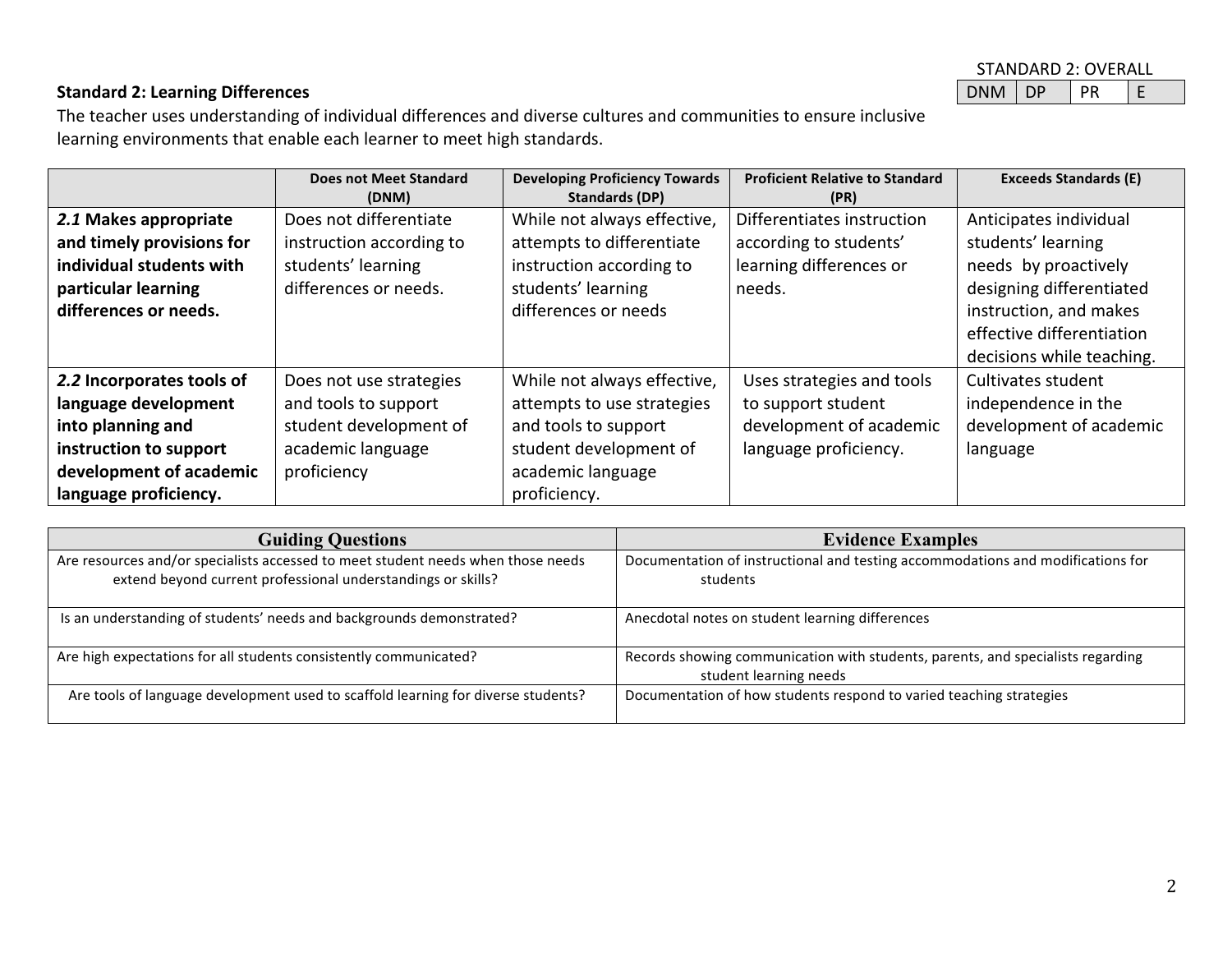### **Standard 3: Learning Environments**

| STANDARD 3: OVERALL   |  |  |  |  |  |
|-----------------------|--|--|--|--|--|
| DP<br><b>PR</b><br>DN |  |  |  |  |  |
| М                     |  |  |  |  |  |

The teacher works with others to create environments that support individual and collaborative learning, and that encourage positive social interaction, active engagement in learning, and self-motivation.

|                                  | <b>Does not Meet Standard</b>     | <b>Developing Proficiency Towards</b> | <b>Proficient Relative to Standard</b> | <b>Exceeds Standards (E)</b>         |
|----------------------------------|-----------------------------------|---------------------------------------|----------------------------------------|--------------------------------------|
|                                  | (DNM)                             | Standards (DP)                        | (PR)                                   |                                      |
| 3.1 Organizes, allocates, and    | Ineffectively designs and         | While not always effective,           | Designs and manages the                | Proactively establishes systems      |
| manages the resources of time,   | manages the learning              | designs and manages the               | learning environment and               | in which both teacher and            |
| space, and attention to actively | environment and/or                | learning environment and/ or          | instructional time to                  | students manage the learning         |
| and equitably engage learners    | instructional time, resulting in  | instructional time to                 | accommodate all students'              | environment, transitions and         |
|                                  | students failing to engage in     | accommodate students' needs           | needs and involvement in               | instructional time to maximize       |
|                                  | learning.                         | and involvement in learning.          | learning.                              | active involvement in learning       |
|                                  |                                   |                                       |                                        | for all students.                    |
| 3.2 Communicates with            | Does not build a classroom        | While not always effective,           | Creates a positive classroom           | Collaborates with students to        |
| students in ways that respect    | community based upon shared       | attempts to build a classroom         | community based on shared              | facilitate their self-reflection and |
| unique backgrounds and           | values and expectations. At       | community based on shared             | values and expectations for            | ownership for ongoing                |
| support a positive classroom     | times fails to communicate with   | values and expectations.              | respectful interactions with           | improvement of the classroom         |
| climate.                         | students in a fair and respectful | Communicates with students in         | regard to race, culture, gender,       | community based upon respect,        |
|                                  | manner.                           | a fair and respectful manner.         | sexual orientation, religion,          | fairness, and the inherent value     |
|                                  |                                   |                                       | socioeconomic status, and              | of all members.                      |
|                                  |                                   |                                       | exceptionalities.                      |                                      |
| 3.3 The teacher establishes and  | Minimal standards of conduct      | Standards of conduct and              | Standards of conduct are clear;        | Standards of conduct and             |
| monitors elements of a safe      | and classroom systems are in      | classroom systems are in place;       | efficient systems are in place.        | efficient systems encourage          |
| and productive learning          | place. Teacher either does not    | however, they are at times            | Teacher monitors student               | students to independently            |
| environment, including norms,    | monitor student behavior or       | inconsistent or unclear. Teacher      | behavior and responds                  | monitor their behavior and           |
| expectations, routines and       | responds inconsistently.          | monitors student behavior and         | effectively.                           | performance. Monitoring by           |
| organizational structures.       |                                   | responds with moderate                |                                        | teacher is subtle and preventive.    |
|                                  |                                   | effectiveness.                        |                                        |                                      |

| <b>Guiding Questions</b>                                                           | <b>Evidence Examples</b>                                                                      |
|------------------------------------------------------------------------------------|-----------------------------------------------------------------------------------------------|
| In what ways is the environment organized to engage students in learning?          | Expectations that are developed collaboratively, posted, and referred to as needed            |
| Is a behavior system in place which promotes a climate of respect and learning?    | Groupings of students which are utilized for content discussions and teamwork                 |
| Are respect, safety, and value for differing perspectives and cultural backgrounds | Classroom organization, equipment, and materials are easily accessible and complement the     |
| communicated through language, behavior, and the classroom environment?            | instructional focus                                                                           |
| Is a sense of classroom and school-wide community built, promoted, and facilitated | Documentation of modifications in the classroom environment to improve student success (e.g., |
| throughout the academic year?                                                      | visual schedules, cues for strategies/behavior)                                               |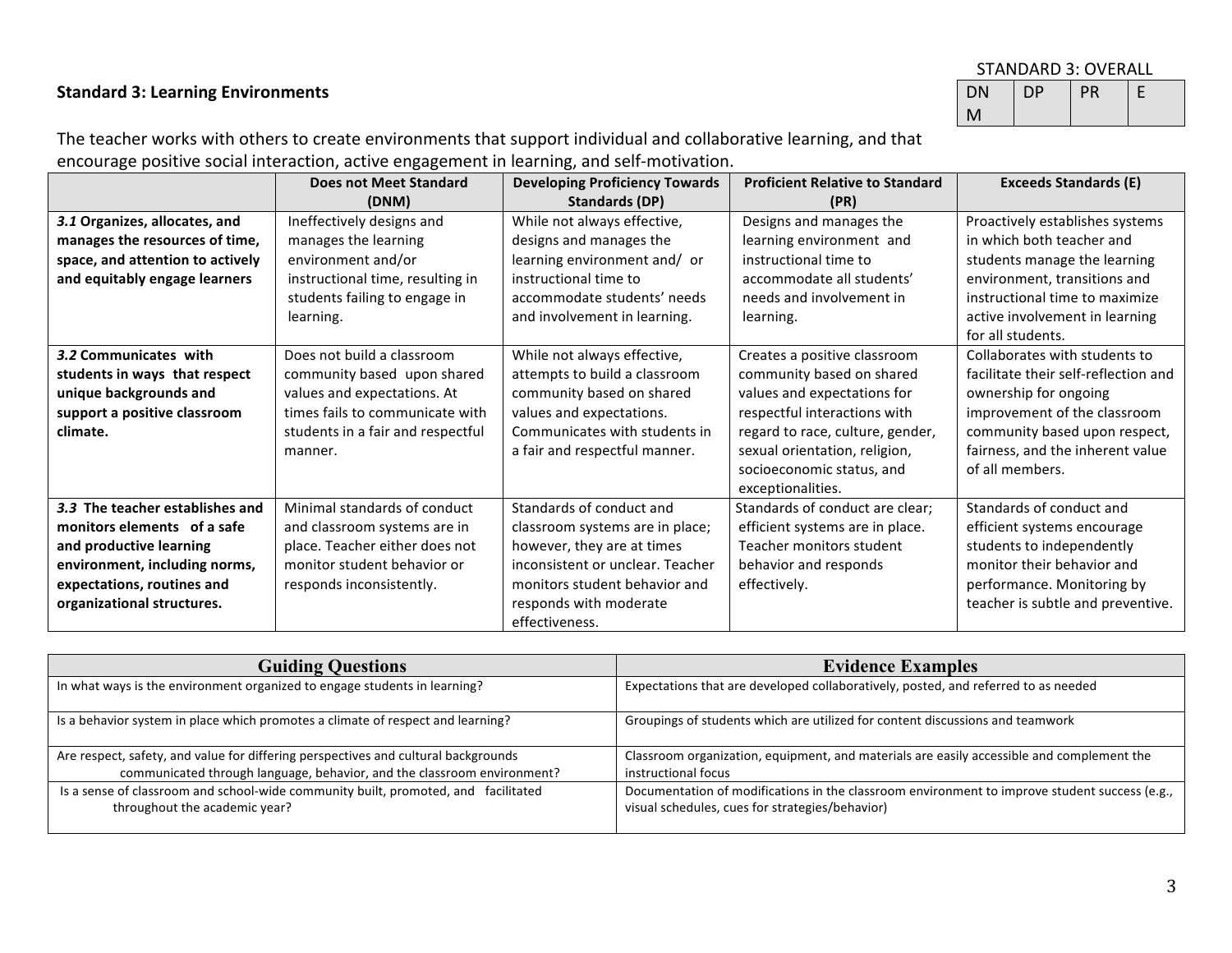## **Standard 4: Content Knowledge**

| STANDARD 4: OVERALL   |  |  |  |  |  |
|-----------------------|--|--|--|--|--|
| DP<br>PR<br><b>DN</b> |  |  |  |  |  |
|                       |  |  |  |  |  |

The teacher understands the central concepts, tools of inquiry, and structures of the discipline(s) he or she teaches and creates learning experiences that make the discipline accessible and meaningful for learners to assure mastery of the content.

|                                   | <b>Does not Meet Standard</b>     | <b>Developing Proficiency Towards</b> | <b>Proficient Relative to Standard</b> | <b>Exceeds Standards (E)</b>       |
|-----------------------------------|-----------------------------------|---------------------------------------|----------------------------------------|------------------------------------|
|                                   | (DNM)                             | Standards (DP)                        | (PR)                                   |                                    |
| 4.1 Maintains deep knowledge      | Displays minimal content          | Displays basic content                | Displays thorough content              | Mastery of content knowledge       |
| of content standards and          | knowledge. Instructional          | knowledge. Instructional              | knowledge. Instructional               | and learning progressions allow    |
| learning progressions in the      | practices indicate little         | practices indicate some               | practices reflect understanding        | flexible adjustments to address    |
| discipline(s) and setting(s) s/he | awareness of learning             | awareness of learning                 | of learning progressions within        | students at their current level of |
| teaches.                          | progressions and such             | progressions, although such           | the discipline.                        | understanding to either            |
|                                   | knowledge is incomplete or        | knowledge may be incomplete           |                                        | remediate or deepen their          |
|                                   | inaccurate.                       | or inaccurate.                        |                                        | understanding.                     |
| 4.2 Integrates culturally         | Demonstrates inadequate           | Demonstrates limited                  | Designs learning experiences           | Designs learning experiences       |
| relevant content (e.g.            | knowledge of learners' cultural   | knowledge and/or ability to           | that integrate culturally              | that integrate culturally relevant |
| recognizing poverty and           | backgrounds and experiences       | design learning experiences that      | relevant content to build on           | content for each student within    |
| isolation) to build on learner's  | and lacks ability to design       | integrate culturally relevant         | learners' cultural backgrounds         | the context of the curriculum.     |
| background knowledge.             | learning experiences as a result. | content to build on learners'         | and experiences.                       |                                    |
|                                   |                                   | cultural backgrounds and              |                                        |                                    |
|                                   |                                   | experiences.                          |                                        |                                    |
|                                   |                                   |                                       |                                        |                                    |
| 4.3 Engages students in learning  | Does not apply strategies         | While not always effective,           | Applies strategies designed to         | Creates an interactive             |
| experiences in the discipline(s)  | designed to engage students in    | attempts to apply strategies          | engage students in                     | environment where students         |
| s/he teaches that encourage       | understanding, questioning and    | designed to engage students in        | understanding, questioning and         | have opportunities and are         |
| learners to understand,           | analyzing ideas from diverse      | understanding, questioning and        | analyzing ideas from diverse           | encouraged to take the initiative  |
| question and analyze ideas from   | perspectives within the           | analyzing ideas from diverse          | perspectives within the                | to independently understand,       |
| diverse perspectives so that      | discipline.                       | perspectives within the               | discipline.                            | question and analyze ideas from    |
| they master the content.          |                                   | discipline                            |                                        | diverse perspectives within the    |
|                                   |                                   |                                       |                                        | discipline.                        |

| <b>Guiding Questions</b>                                                          | <b>Evidence Examples</b>                                                         |
|-----------------------------------------------------------------------------------|----------------------------------------------------------------------------------|
| Are opportunities created to develop academic language as a part of the content   | Use of varied questioning techniques and levels of questions                     |
| instruction?                                                                      |                                                                                  |
| Is instruction connected to state content standards?                              | Providing diverse perspectives through a variety of resources (e.g., discussion, |
|                                                                                   | readings, guests, online sources)                                                |
| Are multiple levels of questioning strategies used to engage students?            | Presentation of content standards in ways which are clear and meaningful         |
|                                                                                   |                                                                                  |
| Do students understand the purpose of lessons and value of the content area being | Uses tools of language development to scaffold learning of academic language     |
| taught?                                                                           | (ELD, GLAD, SIOP)                                                                |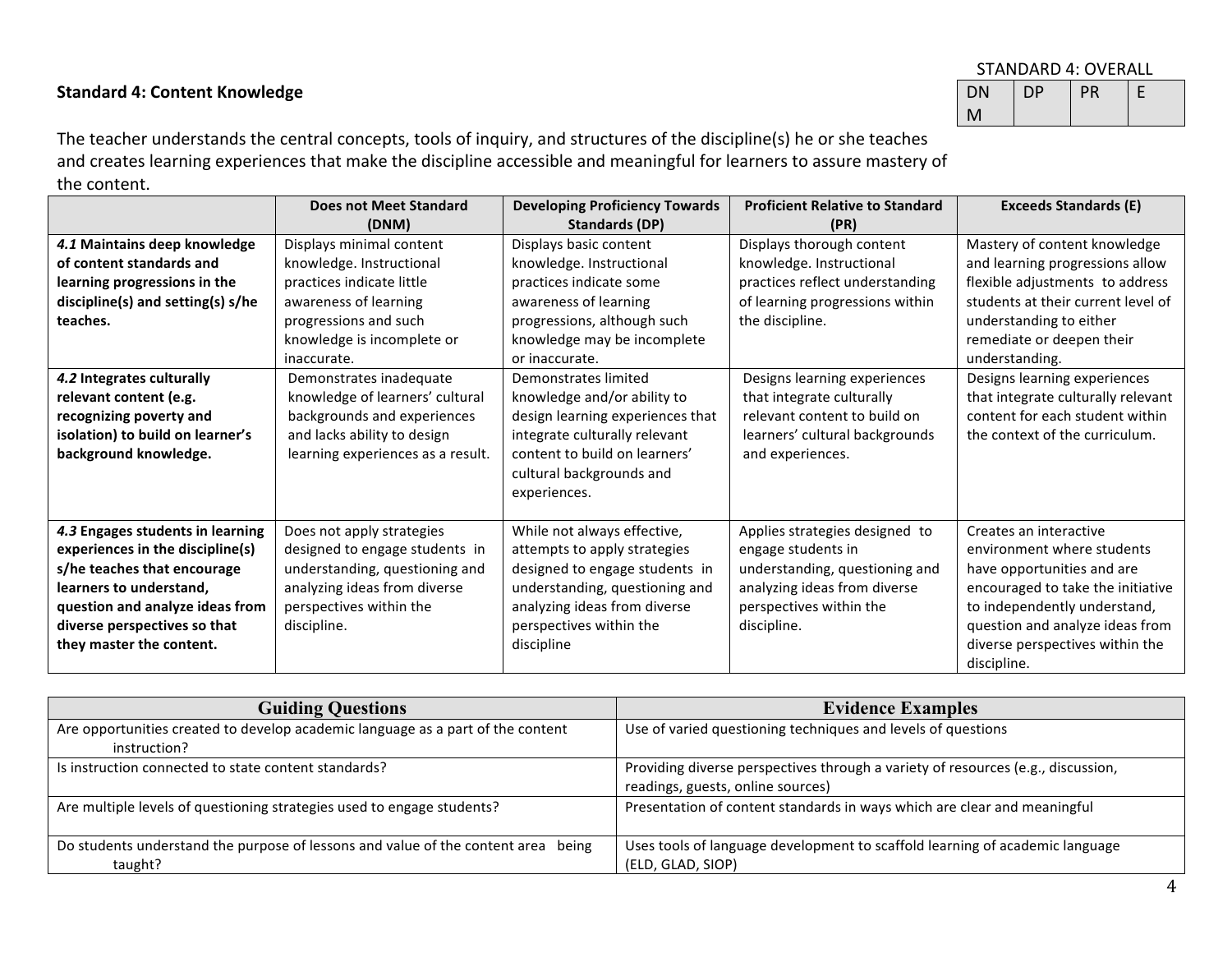## **Standard 5: Application of Content** DN

## STANDARD 5: OVERALL

M DP PR E

The teacher understands how to connect concepts and use differing perspectives to engage learners in critical thinking, creativity, and collaborative problem solving related to authentic local and global issues.

|                                                                                                                                    | <b>Does not Meet Standard</b><br>(DNM)                                                                                                                                | <b>Developing Proficiency Towards</b><br>Standards (DP)                                                                                                                                                 | <b>Proficient Relative to Standard</b><br>(PR)                                                                                                                | <b>Exceeds Standards (E)</b>                                                                                                                                                        |
|------------------------------------------------------------------------------------------------------------------------------------|-----------------------------------------------------------------------------------------------------------------------------------------------------------------------|---------------------------------------------------------------------------------------------------------------------------------------------------------------------------------------------------------|---------------------------------------------------------------------------------------------------------------------------------------------------------------|-------------------------------------------------------------------------------------------------------------------------------------------------------------------------------------|
| 5.1 Engages learners in<br>applying content<br>knowledge to encourage<br>interdisciplinary<br>connections to real world<br>issues. | Does not design learning<br>experiences where<br>students apply content<br>knowledge to real world<br>issues in order to develop<br>interdisciplinary<br>connections. | While not always effective,<br>attempts to design learning<br>experiences where<br>students apply content<br>knowledge to real world<br>issues in order to develop<br>interdisciplinary<br>connections. | Designs learning<br>experiences where<br>students apply content<br>knowledge to real world<br>issues in order to develop<br>interdisciplinary<br>connections. | Integrates interdisciplinary<br>connections within<br>curriculum, encouraging<br>students to independently<br>relate these connections to<br>key concepts and<br>underlying themes. |
| 5.2 Engages learners in<br>critical and creative<br>thinking, encouraging new<br>ideas and approaches.                             | Does not encourage<br>students' formation of<br>independent ideas and<br>creative approaches.                                                                         | Applies strategies that may<br>allow students to form<br>independent ideas and<br>creative approaches that<br>are sometimes connected<br>to relevant content.                                           | Applies strategies that<br>facilitate students'<br>formation of independent<br>ideas and creative<br>approaches that are<br>connected to relevant<br>content. | Creates an environment<br>that regularly encourages<br>students' formation of<br>independent ideas and<br>creative approaches.                                                      |

| <b>Guiding Questions</b>                                                               | <b>Evidence Examples</b>                                                            |
|----------------------------------------------------------------------------------------|-------------------------------------------------------------------------------------|
| How is content made "real" to students as they reach the level of application?         | Use of multiple activity formats which allow students to communicate critically and |
|                                                                                        | creatively in the content area (e.g., speeches, debates, written work)              |
| Are students' literacy skills supported by instruction which allows them to access and | Application of the Comprehensive Literacy Model and associated strategies to        |
| demonstrate understanding of the content area?                                         | encourage literacy development across curriculum and ensure access to               |
|                                                                                        | content                                                                             |
| What methods are used to bring students to a level of understanding of the<br>content  | Inquiry methods which are purposefully chosen to connect with real-world content    |
| which allows them to think critically and creatively?                                  | application and involve other disciplines                                           |
| Are activities used to allow students to demonstrate the ability to apply content?     |                                                                                     |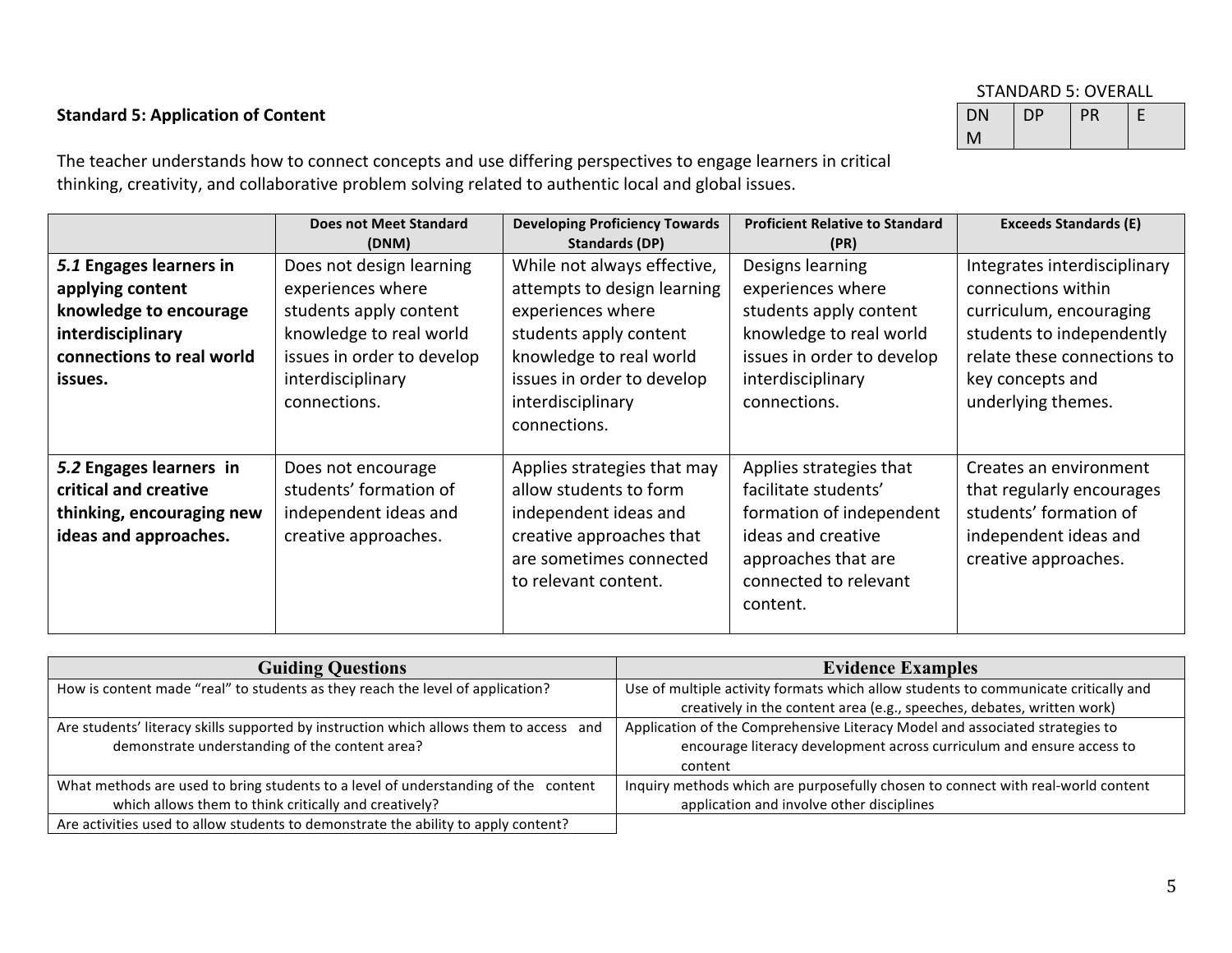#### STANDARD 6: OVERALL

## M  $DP$   $PR$   $E$

**Standard 6: Assessment** DN

The teacher understands and uses multiple methods of assessment to engage learners in their own growth, to monitor learner progress, and to guide the teacher's and learners' decision making.

|                                  | <b>Does not Meet Standard</b>                                                         |                                 | <b>Developing Proficiency Towards</b>                                              | <b>Proficient Relative to Standard</b>                               | <b>Exceeds Standards (E)</b>       |
|----------------------------------|---------------------------------------------------------------------------------------|---------------------------------|------------------------------------------------------------------------------------|----------------------------------------------------------------------|------------------------------------|
|                                  | (DNM)                                                                                 |                                 | Standards (DP)                                                                     | (PR)                                                                 |                                    |
| 6.1 Designs and/or selects       | Assessments are not aligned                                                           | Constructs and/or selects       |                                                                                    | Constructs and/or selects                                            | Constructs and/or selects          |
| assessments that match           | with learning objectives and/or                                                       | formative and summative         |                                                                                    | formative and summative                                              | assessments that clearly inform    |
| learning objectives with         | do not enable students to                                                             | assessments that sometimes do   |                                                                                    | assessments that align with                                          | students of their progress and     |
| assessment methods so that       | demonstrate their learning.                                                           | not align with learning         |                                                                                    | learning objectives and use                                          | encourage them to take             |
| learners can demonstrate their   |                                                                                       | objectives, and may use limited |                                                                                    | multiple measures for learners                                       | responsibility for their learning  |
| knowledge and skills.            |                                                                                       | measures for learners to        |                                                                                    | to demonstrate what they                                             | by showing an understanding of     |
|                                  |                                                                                       | demonstrate what they know.     |                                                                                    | know.                                                                | where they are and their next      |
|                                  |                                                                                       |                                 |                                                                                    |                                                                      | steps for learning.                |
| 6.2 Works independently and      | Uses assessment solely as a                                                           | Documents, analyzes and         |                                                                                    | Documents, analyzes &                                                | Documents, analyzes and            |
| collaboratively to examine       | means to determine a grade                                                            | interprets limited student      |                                                                                    | interprets a variety of student                                      | interprets a variety of student    |
| formative and summative          | and/or does not examine                                                               | assessment data independently   |                                                                                    | assessment data, independently                                       | assessment data, independently     |
| assessment data to identify      | assessment data independently                                                         | and with colleagues, and/or     |                                                                                    | & with colleagues, to inform                                         | and with colleagues, resulting in  |
| student learning needs and       | or with colleagues to inform                                                          | assessment data is sometimes    |                                                                                    | instruction by identifying needs,                                    | a continuous feedback loop of      |
| strengths to inform instruction. | instructional decisions.                                                              |                                 | used to identify student learning                                                  | trends, & patterns among                                             | effective assessment informing     |
|                                  |                                                                                       | needs.                          |                                                                                    | individual learners & groups of                                      | effective instruction.             |
|                                  |                                                                                       |                                 |                                                                                    | students.                                                            |                                    |
| 6.3 Engages learners in          | Performance standards are not                                                         | Sometimes provides              |                                                                                    | Provides explicit performance                                        | Models & facilitates processes to  |
| understanding and identifying    | provided to students. Rarely                                                          | performance standards for       |                                                                                    | standards for student work.                                          | involve students in examining &    |
| quality work and provides them   | provides models or guidance for                                                       | student work and/or standards   |                                                                                    | Provides models and guides                                           | assessing their work products,     |
| with effective descriptive       | students to improve the quality                                                       | may lack specific expectations. |                                                                                    | students in methods for                                              | individually & collectively, using |
| feedback to guide their          | of their work.                                                                        |                                 | Sometimes provides models and                                                      | improving the quality of their                                       | clearly defined performance        |
| progress.                        |                                                                                       | guides students in methods for  |                                                                                    | work.                                                                | standards. Provides specific       |
|                                  |                                                                                       | improving their work.quality.   |                                                                                    |                                                                      | descriptive feedback to            |
|                                  |                                                                                       |                                 |                                                                                    |                                                                      | individual learners.               |
|                                  | <b>Guiding Questions</b>                                                              |                                 | <b>Evidence Examples</b>                                                           |                                                                      |                                    |
|                                  | Are students exposed to a variety of assessment formats without interrupting the flow |                                 | Data notebooks with formative and summative assessment results                     |                                                                      |                                    |
| of a unit of study?              |                                                                                       |                                 |                                                                                    |                                                                      |                                    |
|                                  | Is assessment data reviewed, both individually and in collaboration with others (such |                                 | Work samples scored with team input to ensure inter-rater reliability              |                                                                      |                                    |
|                                  | as a team or PLC) to differentiate future instruction?                                |                                 |                                                                                    |                                                                      |                                    |
|                                  | Do students receive timely and effective feedback to guides their academic progress?  |                                 | Differentiation in analysis of student work with consideration of special needs of |                                                                      |                                    |
|                                  |                                                                                       |                                 | students                                                                           |                                                                      |                                    |
|                                  |                                                                                       |                                 |                                                                                    | Conferences with students to discuss academic goals and growth plans |                                    |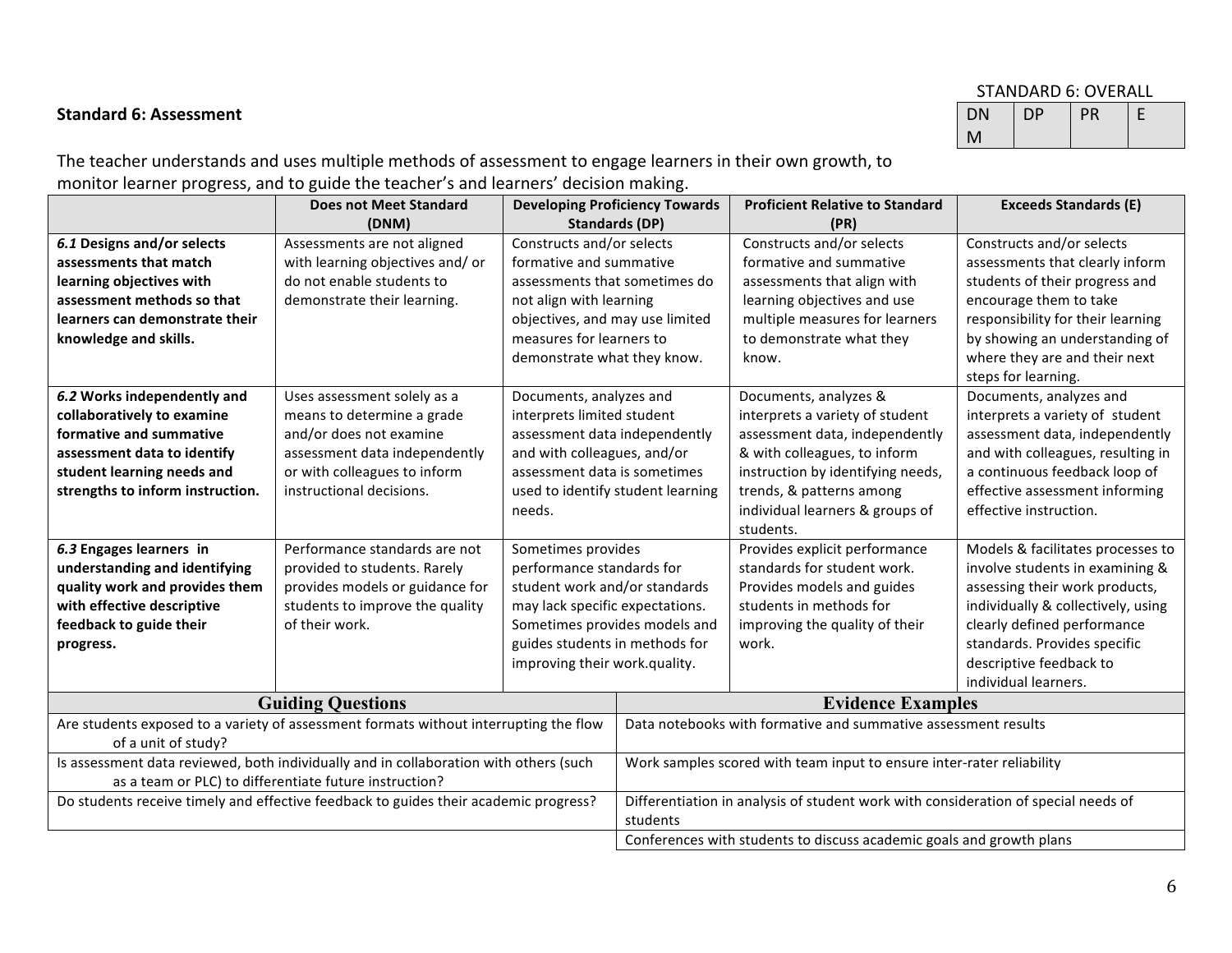## **Standard 7: Planning for Instruction**

| STANDARD 7: OVERALL |    |    |  |
|---------------------|----|----|--|
| DΝ                  | DP | PR |  |
| М                   |    |    |  |

The teacher plans instruction that supports every student in meeting rigorous learning goals by drawing upon knowledge of content areas, curriculum, cross-disciplinary skills, and pedagogy, as well as knowledge of learners and the community context.

|                           | <b>Does not Meet Standard</b><br>(DNM) | <b>Developing Proficiency Towards</b><br><b>Standards (DP)</b> | <b>Proficient Relative to Standard</b><br>(PR) | <b>Exceeds Standards (E)</b> |
|---------------------------|----------------------------------------|----------------------------------------------------------------|------------------------------------------------|------------------------------|
| 7.1 Designs learning      | Demonstrates minimal                   | While not always effective,                                    | Creates short- and long-                       | Plans reflect understanding  |
|                           |                                        |                                                                |                                                |                              |
| experiences aligned to    | evidence of planning                   | attempts to create short-                                      | term plans aligned to                          | of prerequisite relationship |
| curriculum standards and  | aligned to content                     | and long-term plans that                                       | content standards. Plans                       | between content              |
| student needs.            | standards and student                  | may be aligned to content                                      | integrate student learning                     | standards. Teacher is        |
|                           | needs.                                 | standards. Attempts to                                         | needs, goals, and learning                     | proactive in planning for    |
|                           |                                        | integrate student learning                                     | activities.                                    | student misconceptions       |
|                           |                                        | needs, goals, and learning                                     |                                                | and addressing them          |
|                           |                                        | activities into plans.                                         |                                                | before proceeding.           |
| 7.2 Evaluates and adjusts | Does not evaluate or                   | Sometimes customizes                                           | Customizes instructional                       | Anticipates & plans for a    |
| plans based on student    | customize instructional                | instructional plans based                                      | plans based upon ongoing                       | wide range of adaptations    |
| outcomes                  | plans based upon student               | upon assessment data.                                          | assessment data. Responds                      | to lessons based on          |
|                           | outcomes.                              | Sometimes responds to                                          | to student outcomes by                         | analysis of individual       |
|                           |                                        | student outcomes by                                            | tailoring instruction and                      | student outcomes. Engages    |
|                           |                                        | tailoring instruction and                                      | strategies to assessed                         | students to identify         |
|                           |                                        | strategies to assessed                                         | student needs.                                 | instructional adjustments    |
|                           |                                        | student needs.                                                 |                                                | to meet learning needs.      |

| <b>Guiding Questions</b>                                                               | <b>Evidence Examples</b>                                                                  |
|----------------------------------------------------------------------------------------|-------------------------------------------------------------------------------------------|
| Do planned lessons assist students in meeting learning goals and relevant standards of | Notes from team meetings                                                                  |
| proficiency?                                                                           |                                                                                           |
| Are resource colleagues and/or specialists involved in planning for the instruction of | Clearly posted and/or communicated instructional targets/goals which refer to             |
| students with special needs?                                                           | standards in student-friendly language                                                    |
| Is data from team meetings used to inform instructional plans?                         | Lesson plans which reflect accommodations for individual student needs:                   |
| Is student achievement data used to differentiate instruction?                         | Plans for units of study which support adjustment based upon observed student<br>outcomes |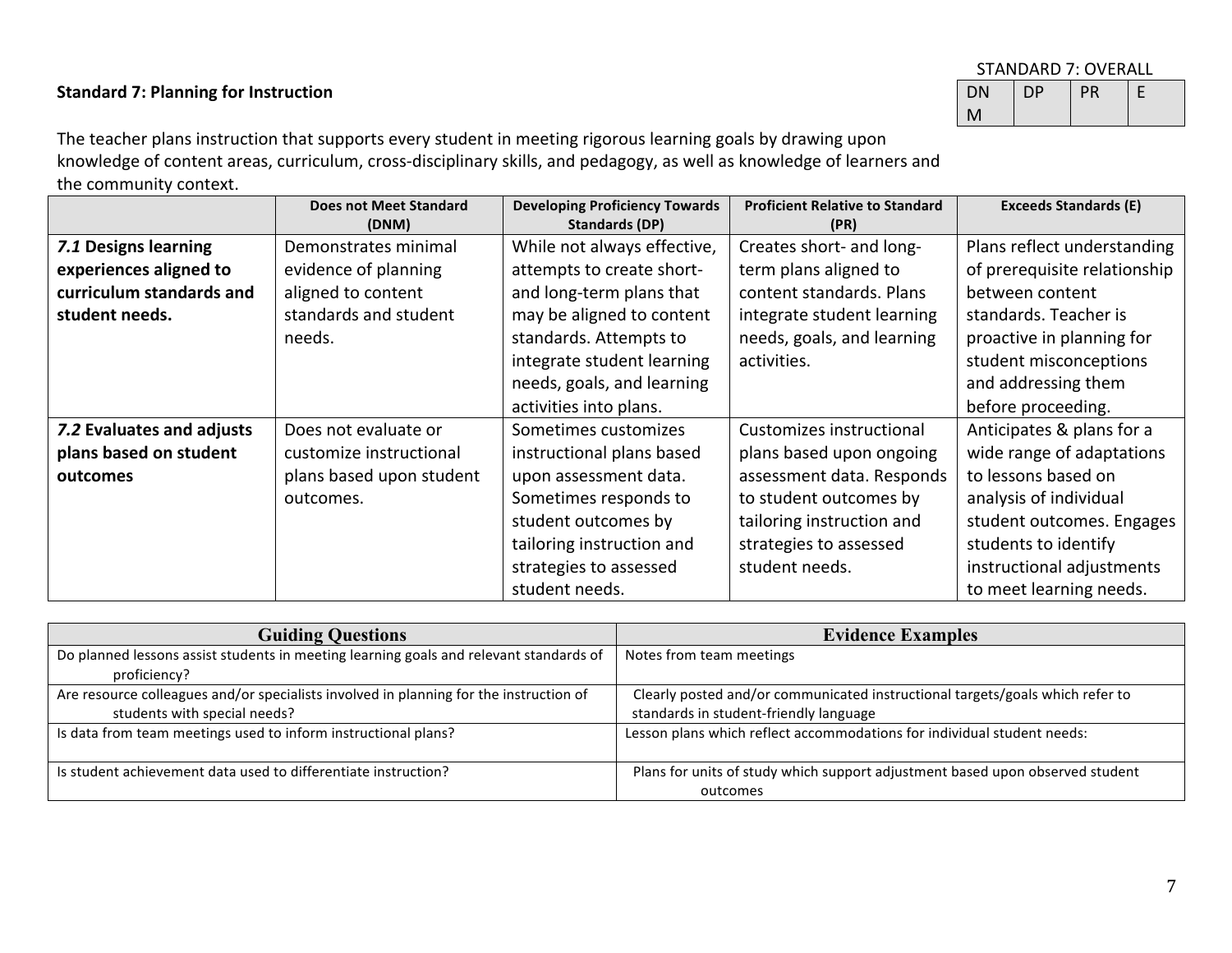## **Standard 7: Planning for Instruction**

The teacher plans instruction that supports every student in meeting rigorous learning goals by drawing upon knowledge of content areas, curriculum, cross-disciplinary skills, and pedagogy, as well as knowledge of learners and the community context.

| 7.3 Plans collaboratively  | Does not access colleagues | Consultation with        | Collaborates with          | Anticipates unique student   |
|----------------------------|----------------------------|--------------------------|----------------------------|------------------------------|
| with colleagues and/ or    | and/or specialists for     | colleagues and/or        | colleagues and/or          | needs and collaborates       |
| specialists to design      | collaborative planning,    | specialists sometimes    | specialists to design      | with colleagues and/or       |
| instruction to meet unique | even when colleagues       | influences the design of | instruction that addresses | specialists to proactively   |
| learning needs.            | groups are available.      | instruction to address   | unique learning needs,     | address them when            |
|                            |                            | unique learning needs,   | when colleagues groups     | colleagues groups are        |
|                            |                            | when colleagues groups   | are available.             | available. Seeks colleague   |
|                            |                            | are available.           |                            | groups outside the district. |
|                            |                            |                          |                            |                              |

| <b>Guiding Questions</b>                                                               | <b>Evidence Examples</b>                                                      |
|----------------------------------------------------------------------------------------|-------------------------------------------------------------------------------|
| Do planned lessons assist students in meeting learning goals and relevant standards of | Notes from team meetings                                                      |
| proficiency?                                                                           |                                                                               |
| Are resource colleagues and/or specialists involved in planning for the instruction of | Clearly posted and/or communicated instructional targets/goals which refer to |
| students with special needs?                                                           | standards in student-friendly language                                        |
| Is data from team meetings used to inform instructional plans?                         | Lesson plans which reflect accommodations for individual student needs        |
| Is student achievement data used to differentiate instruction?                         | Plans for units of study which support adjustment based upon observed student |
|                                                                                        | outcomes                                                                      |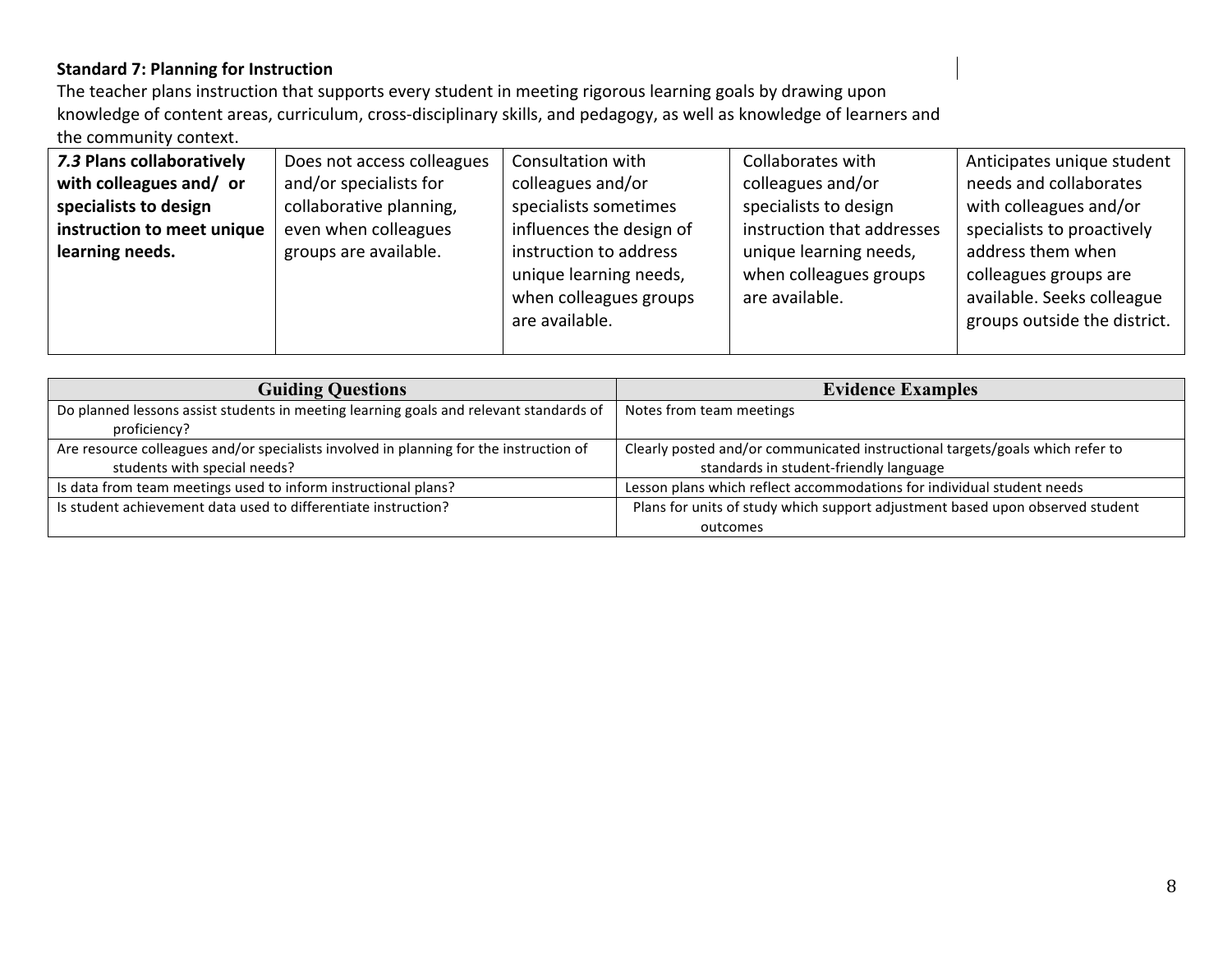### **Standard 8: Instructional Strategies**

| STANDARD 8: OVERALL |    |    |  |
|---------------------|----|----|--|
| DN                  | DP | PR |  |
|                     |    |    |  |

The teacher understands and uses a variety of instructional strategies to encourage learners to develop deep understanding of content areas and their connections, and to build skills to apply knowledge in meaningful ways.

|                              | <b>Does not Meet Standard</b><br>(DNM) | <b>Developing Proficiency Towards</b><br>Standards (DP) | <b>Proficient Relative to Standard</b><br>(PR) | <b>Exceeds Standards (E)</b>  |
|------------------------------|----------------------------------------|---------------------------------------------------------|------------------------------------------------|-------------------------------|
| 8.1 Varies role in the       | Uses only a teacher-                   | Beginning to integrate role                             | Varies role between                            | Integrates a variety of roles |
| instructional process (e.g., | directed instructional                 | variation, but relies                                   | instructor, facilitator, guide                 | for all members of the        |
| instructor, facilitator,     | approach.                              | primarily on direct                                     | and audience. Considers                        | classroom community, so       |
| guide, audience)             |                                        | instruction.                                            | learners' needs and                            | students become both          |
|                              |                                        |                                                         | instructional goals in                         | teachers and learners.        |
|                              |                                        |                                                         | determining appropriate                        |                               |
|                              |                                        |                                                         | instructional role.                            |                               |
| 8.2 The teacher              | Does not incorporate or                | Moderately effective at                                 | Incorporates available                         | Seeks out new and/or          |
| understands how content      | ineffectively incorporates             | incorporating                                           | media and technology that                      | innovative ways to            |
| and skill development can    | available media and                    | available media and                                     | supports content and skill                     | integrate available media     |
| be supported by              | technology in support of               | technology and/ or                                      | development.                                   | and technology to support     |
| media and technology,        | content and skill                      | support of content and skill                            |                                                | content and skill             |
| and knows how to             | development.                           | development is not always                               |                                                | development.                  |
| evaluate these resources     |                                        | clear.                                                  |                                                |                               |
| for quality, accuracy, and   |                                        |                                                         |                                                |                               |
| effectiveness.               |                                        |                                                         |                                                |                               |

| <b>Guiding Questions</b>                                                          | <b>Evidence Examples</b>                                                               |
|-----------------------------------------------------------------------------------|----------------------------------------------------------------------------------------|
| Are varied roles used (at appropriate times) during the instructional process?    | Work samples                                                                           |
| Are appropriate tools and/or available technology utilized to enhance and support | Lesson plans that demonstrate a variety of instructional strategies (as appropriate to |
| inquiry and instruction?                                                          | the content and learners)                                                              |
| Do students receive encouragement in applying various levels of questioning and   | Use of varied grouping strategies (e.g., individual, small group, and whole group):    |
| problem-solving strategies?                                                       |                                                                                        |
| Is collaboration in inquiry and problem-solving encouraged among students?        | Observation of student engagement                                                      |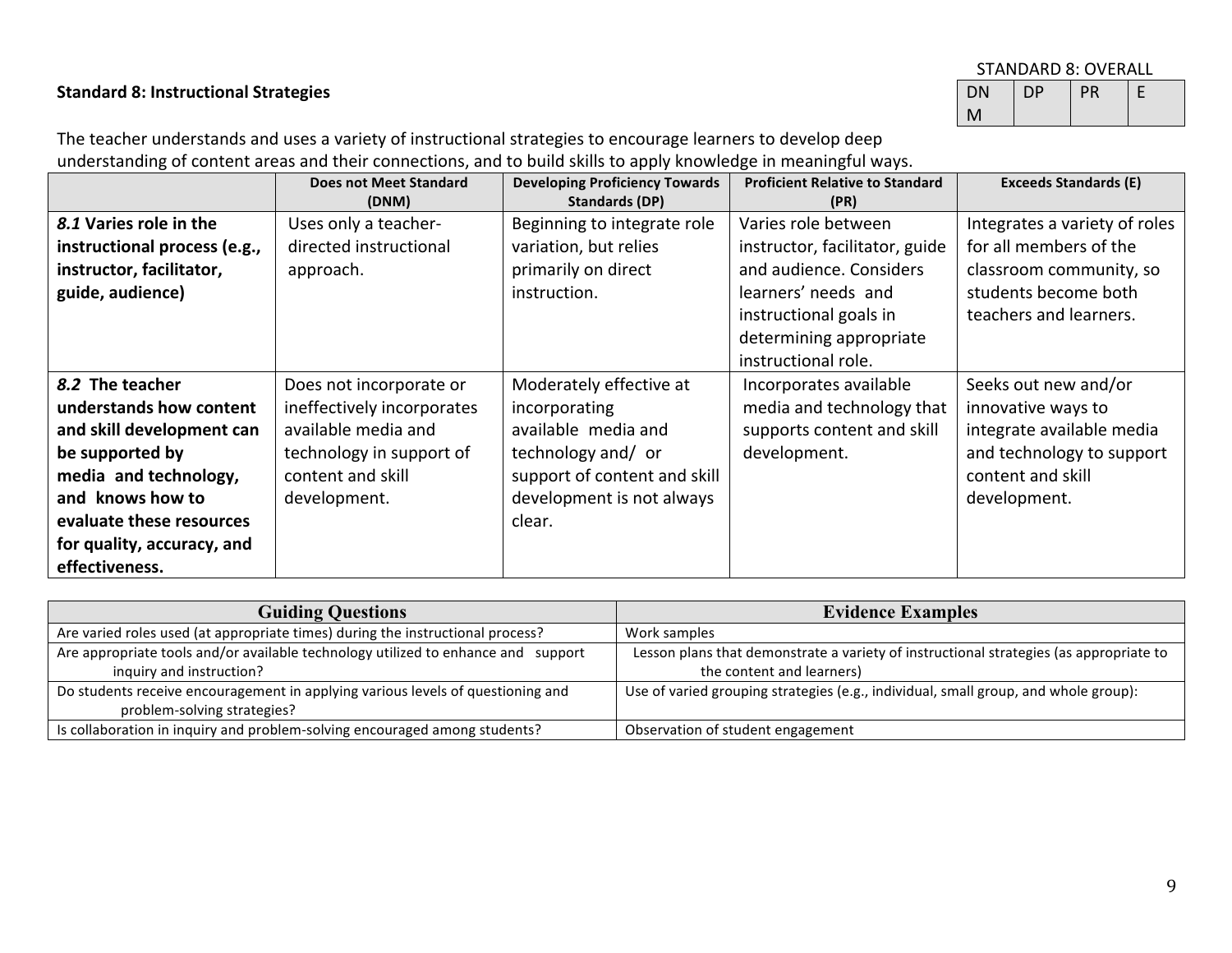|                                 | <b>Does not Meet Standard</b> | <b>Developing Proficiency Towards</b> | <b>Proficient Relative to Standard</b> | <b>Exceeds Standards (E)</b>  |
|---------------------------------|-------------------------------|---------------------------------------|----------------------------------------|-------------------------------|
|                                 | (DNM)                         | <b>Standards (DP)</b>                 | (PR)                                   |                               |
| 8.3 Uses a variety of           | Rarely uses instructional     | Sometimes uses instructional          | Uses instructional strategies          | Uses instructional strategies |
| instructional strategies to     | strategies which provide      | strategies that provide               | that provide regular                   | to create an interactive      |
| support and expand learners'    | opportunities for students to | opportunities for students to         | opportunities for students to          | environment where students    |
| communication with various      | communicate.                  | communicate. May not allow            | develop and use a variety of           | independently select and use  |
| audiences through speaking,     |                               | for a variety of methods for          | methods for communicating              | a variety of communication    |
| listening, reading, writing,    |                               | communicating to various              | to various audiences.                  | modes.                        |
| and other modes.                |                               | audiences.                            |                                        |                               |
| 8.4 Poses questions to          | Does not use questioning      | While not always effective,           | Uses questioning strategies            | Flexibly uses questioning     |
| stimulate discussion that       | strategies to stimulate       | attempts to use questioning           | to stimulate discussion that           | strategies, based on in-the-  |
| serve different purposes,       | discussion that enhances      | strategies to stimulate               | enhances student learning.             | moment analysis of student    |
| such as probing for learner     | student learning.             | discussion that enhances              |                                        | understanding, to stimulate   |
| understanding, helping          |                               | student learning.                     |                                        | discussion and move students  |
| learners articulate their ideas |                               |                                       |                                        | forward in their learning.    |
| and thinking processes,         |                               |                                       |                                        |                               |
| stimulating curiosity, and      |                               |                                       |                                        |                               |
| helping learners to question.   |                               |                                       |                                        |                               |
| 8.5 Engages all learners in     | Does not use teaching         | Uses a limited number of              | Uses various strategies to             | Creates a classroom culture   |
| developing higher order         | strategies to develop higher  | strategies that are sometimes         | engage all learners in                 | where students use higher     |
| thinking skills and             | order thinking skills or      | effective at developing higher        | developing higher order                | order thinking skills and     |
| metacognitive processes.        | metacognitive processes.      | order thinking skills &               | thinking skills and                    | metacognitive processes,      |
|                                 |                               | metacognitive processes for           | metacognitive processes.               | independently and with        |
|                                 |                               | all learners.                         |                                        | others, as a natural part of  |
|                                 |                               |                                       |                                        | the learning process.         |

| <b>Guiding Questions</b>                                                                                       | <b>Evidence Examples</b>                                                                                            |
|----------------------------------------------------------------------------------------------------------------|---------------------------------------------------------------------------------------------------------------------|
| Are varied roles used (at appropriate times) during the instructional process?                                 | Work samples                                                                                                        |
| Are appropriate tools and/or available technology utilized to enhance and support<br>inquiry and instruction?  | Lesson plans that demonstrate a variety of instructional strategies (as appropriate to<br>the content and learners) |
| Do students receive encouragement in applying various levels of questioning and<br>problem-solving strategies? | Use of varied grouping strategies (e.g., individual, small group, and whole group)                                  |
| Is collaboration in inquiry and problem-solving encouraged among students?                                     | Observation of student engagement                                                                                   |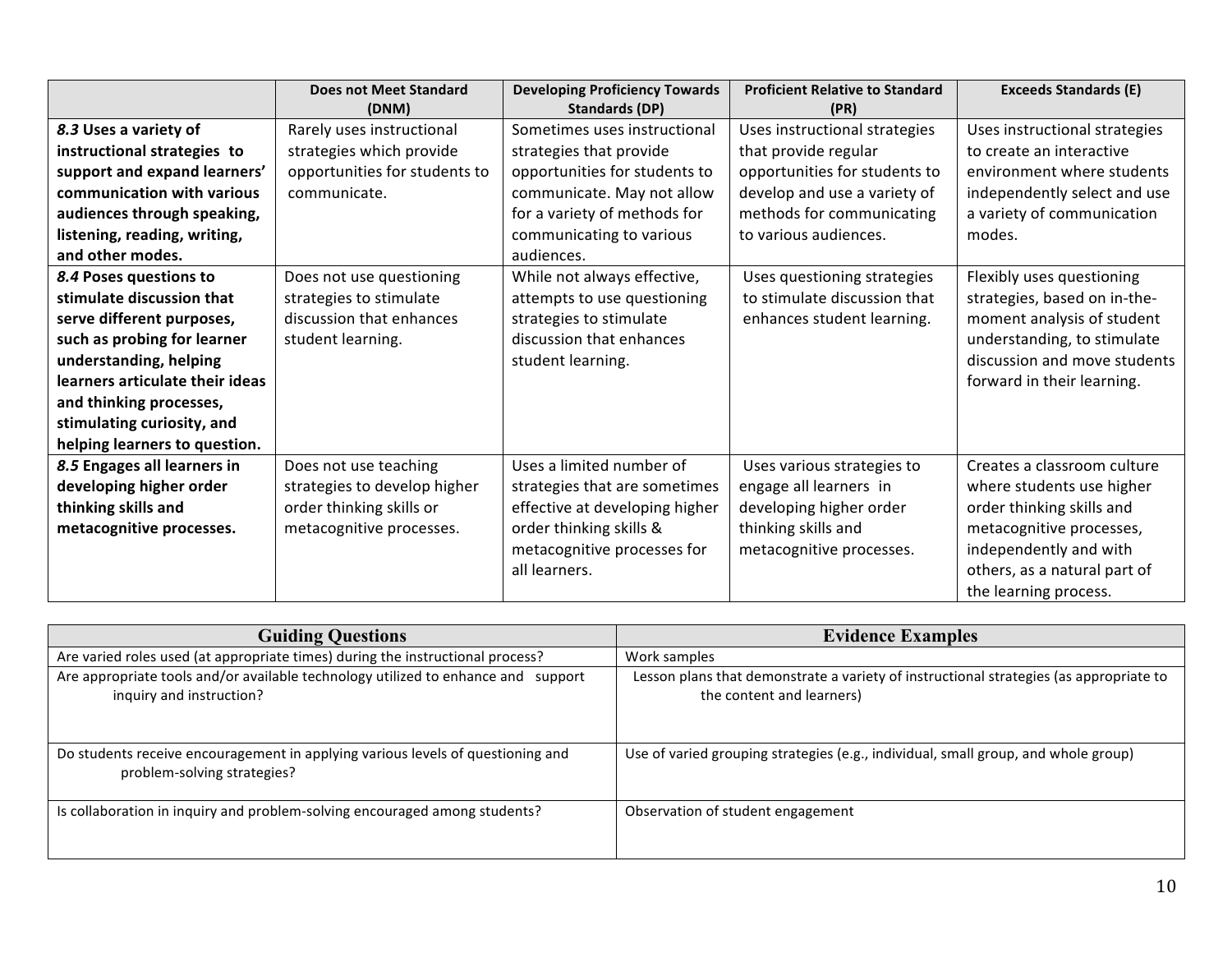#### STANDARD 9: OVERALL

#### **Standard 9: Professional Learning and Ethical Practice**

| .         | .         |    |  |
|-----------|-----------|----|--|
| <b>DN</b> | <b>DP</b> | PR |  |
|           |           |    |  |

The teacher engages in ongoing professional learning and uses evidence to continually evaluate his/her practice, particularly the effects of his/her choices and actions on others (learners, families, other professionals, and the community), and adapts practice to meet the needs of each learner.

|                                 | <b>Does not Meet Standard</b><br>(DNM) | <b>Developing Proficiency Towards</b><br>Standards (DP) | <b>Proficient Relative to Standard</b><br>(PR) | <b>Exceeds Standards (E)</b>     |
|---------------------------------|----------------------------------------|---------------------------------------------------------|------------------------------------------------|----------------------------------|
| 9.1 Engages in ongoing          | Rarely engages in                      | Engages in professional                                 | Engages in professional                        | Initiates and pursues            |
| learning opportunities to       | professional learning                  | learning opportunities, but                             | learning opportunities based                   | professional learning            |
| develop and apply               | opportunities.                         | demonstrates little or no                               | on self-assessment.                            | opportunities and actively       |
| knowledge and skills.           |                                        | implementation of new                                   | Implements new knowledge                       | shares expertise with others.    |
|                                 |                                        | knowledge and skills.                                   | and skills.                                    |                                  |
| 9.2 Uses multiple sources of    | Does not use evidence to               | Uses few sources of evidence                            | Uses multiple sources of                       | Integrates experimentation,      |
| evidence (e.g., student         | self-assess professional               | to self-assess professional                             | evidence to self-assess                        | data analysis, and reflection    |
| growth data, self- reflection   | practice.                              | practice.                                               | professional practice.                         | into daily professional          |
| tools, classroom                |                                        |                                                         |                                                | practice. Readily engages in     |
| observations) to self-assess    |                                        |                                                         |                                                | collaborative efforts to reflect |
| professional practice.          |                                        |                                                         |                                                | on professional practice.        |
| 9.3 Demonstrates knowledge      | Demonstrates inadequate                | Demonstrates limited                                    | Demonstrates thorough                          | Demonstrates an                  |
| of legal and ethical rights and | knowledge of federal, state,           | understanding of federal,                               | understanding and fully                        | understanding of the larger      |
| responsibilities.               | and district regulations and           | state, and district regulations                         | complies with federal, state,                  | context of public education      |
|                                 | policies.                              | and policies.                                           | and district regulations and                   | policy by staying abreast of     |
|                                 |                                        |                                                         | policies.                                      | changing laws and ethical        |
|                                 |                                        |                                                         |                                                | standards, through literature,   |
|                                 |                                        |                                                         |                                                | professional development or      |
|                                 |                                        |                                                         |                                                | activities.                      |

| <b>Guiding Questions</b>                                                            | <b>Evidence Examples</b>                                                             |
|-------------------------------------------------------------------------------------|--------------------------------------------------------------------------------------|
| Are strengths and areas for growth identified during self-assessment?               | <b>Professional Growth Goals</b>                                                     |
| Are student outcomes or performance data used during self-assessment?               | Self-assessment rubrics with documented reflection and relevance to Professional     |
|                                                                                     | <b>Growth Goals</b>                                                                  |
| Are professional growth opportunities selected and participated in which relate to  | Active participation in team, school, PLC, and other meetings                        |
| previously identified areas of opportunity for growth?                              |                                                                                      |
| Is professionalism exhibited based on confidentiality; legal and ethical rights and | Practice which reflects knowledge of most recent changes in legal and ethical rights |
| responsibilities; and school, district, and state performance requirements?         | and responsibilities                                                                 |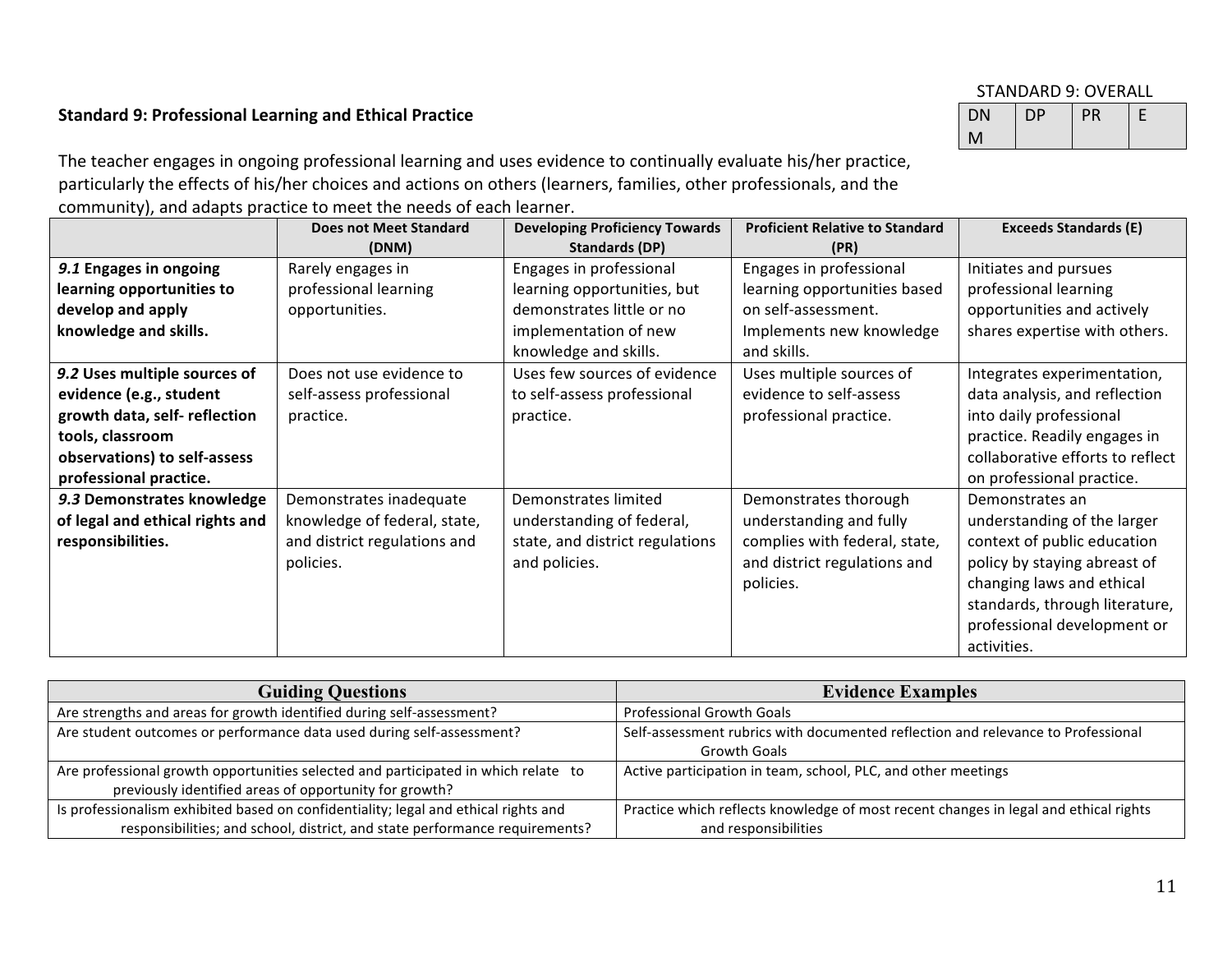## **Standard 10: Leadership and Collaboration**

| STANDARD 10: OVERALL |    |    |   |
|----------------------|----|----|---|
| DN                   | DP | PR | F |
| М                    |    |    |   |

The teacher seeks appropriate leadership roles and opportunities to take responsibility for student learning, to collaborate with learners, families, colleagues, other school professionals, and community members to ensure learner growth, and to advance the profession.

|                                                                                                                                                          | <b>Does not Meet Standard</b><br>(DNM)                                                                                               | <b>Developing Proficiency Towards</b><br>Standards (DP)                                                                                                   | <b>Proficient Relative to Standard</b><br>(PR)                                                                                           | <b>Exceeds Standards (E)</b>                                                                                                                                                               |
|----------------------------------------------------------------------------------------------------------------------------------------------------------|--------------------------------------------------------------------------------------------------------------------------------------|-----------------------------------------------------------------------------------------------------------------------------------------------------------|------------------------------------------------------------------------------------------------------------------------------------------|--------------------------------------------------------------------------------------------------------------------------------------------------------------------------------------------|
| 10.1 Takes an active role on<br>the instructional team.                                                                                                  | Rarely engages in meetings<br>and activities designed<br>to plan curriculum,<br>coordinate resources, and<br>solve problems.         | Sometimes engages in<br>meetings and activities<br>designed to plan curriculum,<br>coordinate resources and<br>solve problems.                            | Engages in meetings and<br>activities designed to plan<br>curriculum, coordinate<br>resources, and solve<br>problems.                    | Initiates opportunities for<br>staff collaboration to plan<br>curriculum, coordinate<br>resources, and solve<br>problems, if opportunities are<br>available.                               |
| 10.2 Works collaboratively<br>with students and families<br>to support learner<br>development and<br>achievement.                                        | Rarely invites interactive<br>communication to support<br>learner development and<br>achievement.                                    | Sometimes invites interactive<br>communication with students<br>and families. Shares<br>information to support<br>learner development and<br>achievement. | Invites interactive<br>communication with<br>students and families to<br>support learner development<br>and achievement.                 | Uses interactive<br>communication to foster a<br>culture in which students<br>know how to advocate for<br>and articulate their learning<br>needs in order to improve<br>their achievement. |
| 10.3 Models effective<br>practice and demonstrates<br>shared leadership (either<br>formally or informally) in<br>support of school and<br>program goals. | Does not cooperate with<br>colleagues and/or does not<br>implement effective practices<br>in support of school and<br>program goals. | Cooperates with colleagues in<br>implementing effective<br>practices in support of school<br>and program goals.                                           | Actively collaborates with<br>colleagues in modeling and<br>discussing effective practices<br>in support of school and<br>program goals. | Initiates collaboration,<br>modeling, and reflective<br>discussion of effective<br>practices in support of<br>school/program goals and<br>advancement of the<br>profession.                |

| <b>Guiding Questions</b>                                                            | <b>Evidence Examples</b>                                                                |  |
|-------------------------------------------------------------------------------------|-----------------------------------------------------------------------------------------|--|
| Is there evidence of collaborative work with team members and/or the entire school  | Documentation of communication with families on student needs                           |  |
| to advance student learning?                                                        |                                                                                         |  |
| Are opportunities to lead in student learning and development sought?               | Engagement in team and school meetings                                                  |  |
| Are students, families, and other community resources encouraged to collaborate and | Assumption of leadership roles at school, community (school-related), or district level |  |
| be involved in learner development?                                                 |                                                                                         |  |
|                                                                                     | Guiding and collaborating with peers in advancing school goals                          |  |
|                                                                                     | Modeling best practices or providing staff development for peers                        |  |